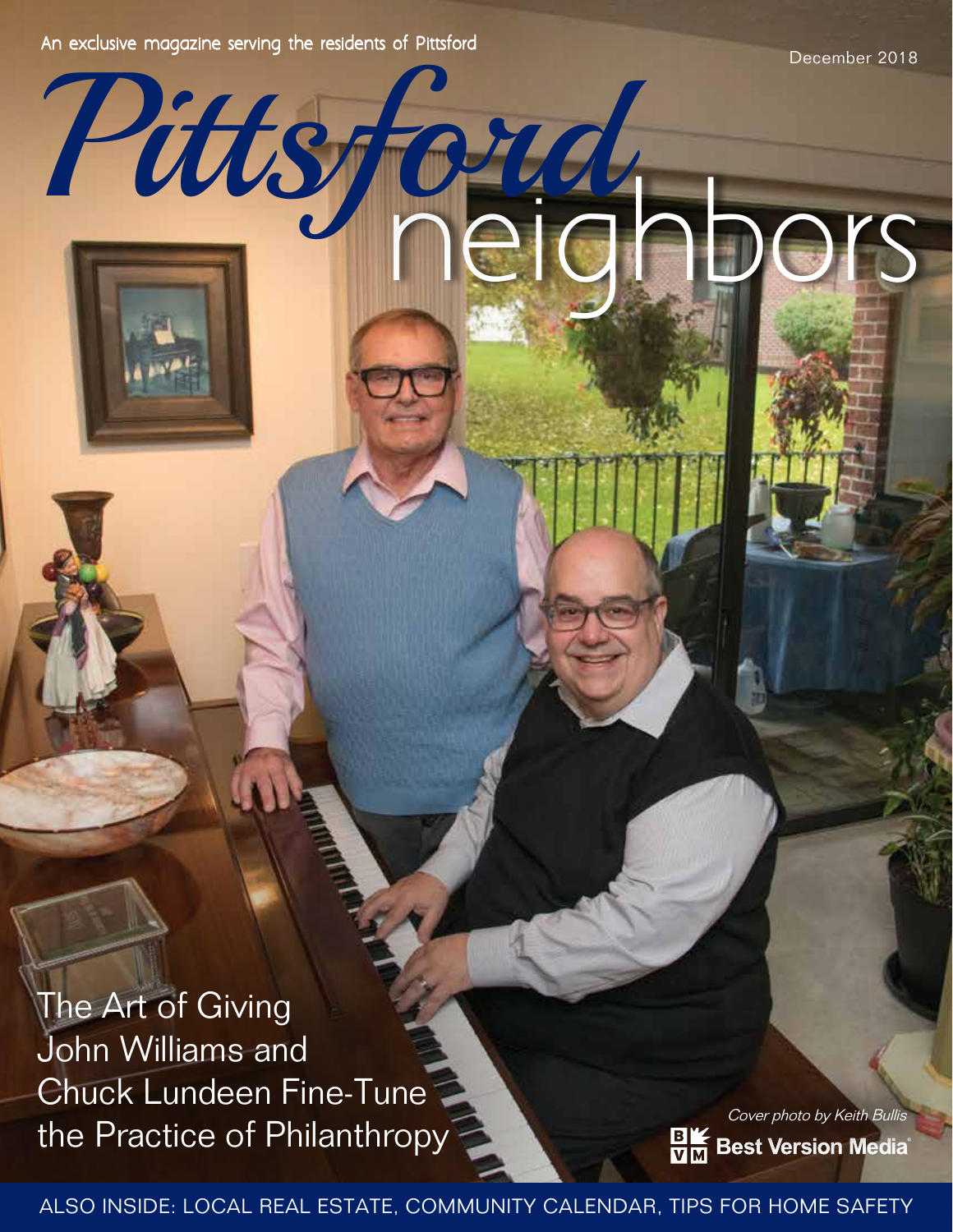Photo by Keith Bullis

## The Art of Giving

By Rob Price

## John Williams and Chuck Lundeen Fine-Tune the Practice of Philanthropy

Spend a little time with John Williams and Chuck Lundeen, and the words "impactful" and "legacy" are bound to crop up.

"You get to our age, and you start thinking about legacy," says John, as he and Chuck relax with a visitor in their spacious apartment at Carriage Hill. A retired lawyer, John was working with Thomson Reuters in the 1980's and volunteering at the Rochester Gay Men's Chorus when he met Chuck, a teacher in Canandaigua at the time, and who sang in the chorus (and tap danced with the Rochettes).

Now, 31 years later – and eight years after they married at the Downtown United Presbyterian Church – the couple is in the midst of their annual planning season to ensure that their "legacy" is "impactful." It boils down to planning their annual financial support for Rochester's arts and culture community, together with their annual commitment to a scholarship program at Nazareth College. The scholarship, which they founded in 2016 and is named for them, provides financial support to Nazareth students who identify themselves as members of the college's LBGTQ community.

John and Chuck's methodical approach to philanthropy was cited in 2017 by the Rochester Area Community Foundation, when the Foundation held its annual awards dinner honoring local philanthropists. "When it comes to their philanthropy, this Pittsford couple firmly believes it's about being intentional and proactive. Together, they work out their giving plan a year in advance."

That expression "a year in advance" is music to the ears of anyone in the fundraising business. It underscores the values of long-term planning

and methodical prioritizing that are key to any nonprofit organization's strategic planning processes.

And the expression points to the careful, methodical process through which Chuck and John plan and distribute their annual charitable donations. They have a governing philosophy that in turn provides a focus: They both want to support local grassroots arts organizations, as well as organizations aligned with the interests of Rochester's LGBTQ communities. As this issue of Pittsford Neighbors is being distributed throughout the Pittsford community, both John and Chuck are looking "a year in advance," planning future financial support for organizations aligned with their priorities.

"It gives us peace of mind, really," John says. "When you have this over-riding philosophy, it's easier to say to someone their organization does – or doesn't – fit in with your plans. It makes our life simpler in the long run. We have the plan. Now it's just a matter of tweaking it."

Both the Rochester Philharmonic Orchestra and GEVA Theater Center are beneficiaries of John and Chuck's annual philanthropy, as well as the Eastman Museum. But those are big organizations, with big donors, and John and Chuck pride themselves on a philanthropy that doesn't just involve seven-figure bequests. They spend a significant portion of their planning in choosing smaller organizations tied to the arts and supporting for individuals who identify as members of the LGBTQ community. Those organizations include WXXI and the Little Theater; also ImageOut, Rochester's annual LGBTQ film festival; and the LGBT Giving Circle, of which John and Chuck are founding members. The latter organization further leverages their support, identifying not-for